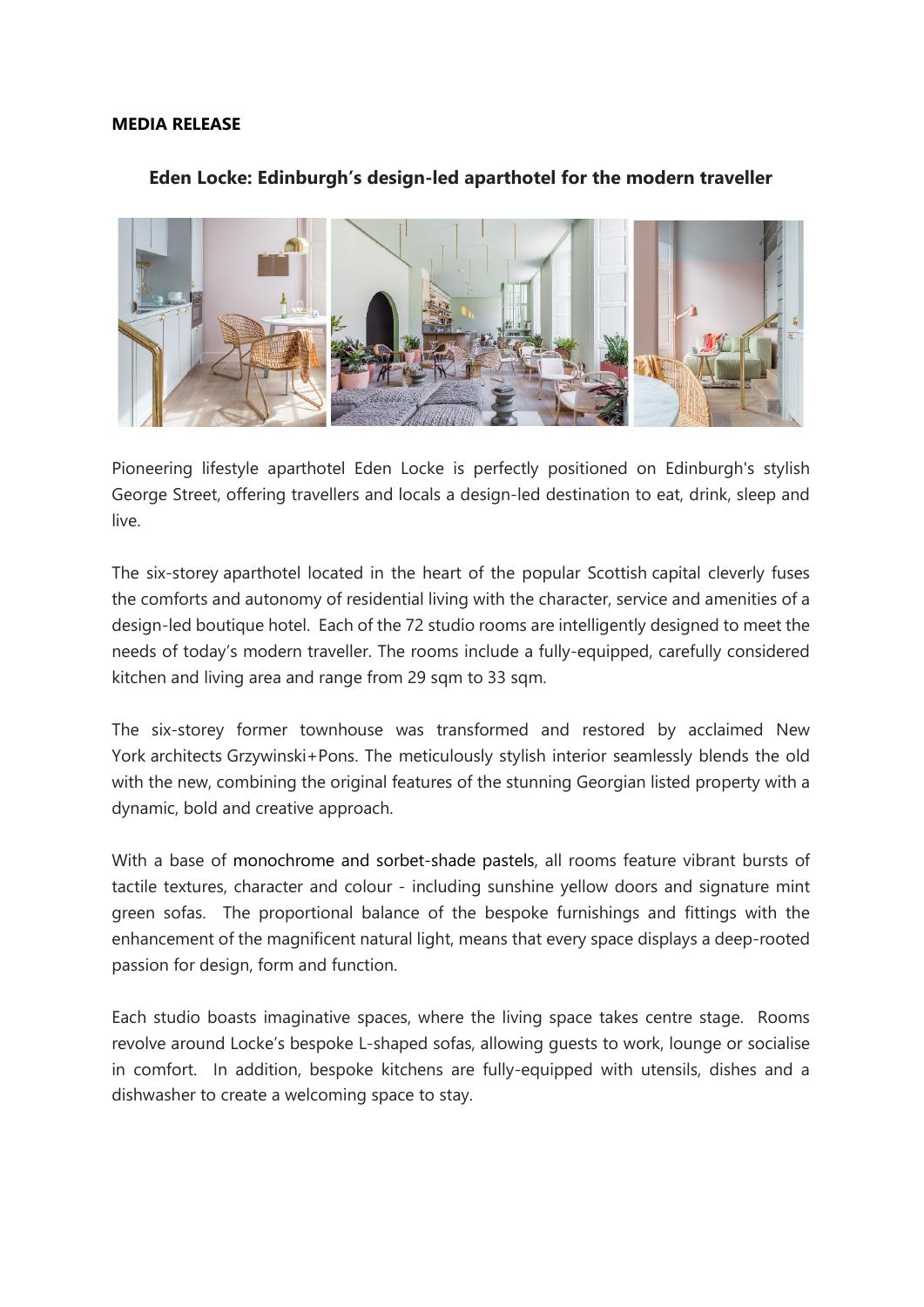Guests can also choose to view even more of Edinburgh's beauty in one of the aparthotel's mezzanine suites, with its original floor to ceiling windows that create bright and refreshing rooms and offer unparalleled views of Scotland's capital.

The vibrant third wave coffee house, 127, is nestled within Eden Locke – and offers a space to eat, work and socialise. Expansive Georgian windows frame a base of sorbet pastels and soft botanical tones with an eclectic mix seating including giant floor cushions and naturalist rattan chairs. 127 teamed up with Common Coffee to create a a bespoke roast blend that offers a distinctive coffee, available to enjoy in house and to try at home. The space provides an idyllic destination for creatives and coffee enthusiasts who seek to unwind in the historic city.

The property's private and public spaces epitomise the creativity and character of Edinburgh, subtly channelling the city's unique personality; evident in everything from the food, drinks, artwork, design and staff uniforms, to the ethos and culture.

For further information visit: **[www.lockeliving.com](http://www.lockeliving.com/)**

### **Ends**

# **For further information please contact Lyndsey Taylor-Whitelaw or Alice Taylor at Stripe Communications on [0131 561 8628](mailto:0131%20561%208628) or [lockehotels@stripecommunications.com](mailto:lockehotels@stripecommunications.com)**

# **Notes to Editors About Eden Locke**

- 72 studios
- Third wave coffee house, 127
- 24/7 reception & house host team
- Super-fast free Wi-Fi
- Regular events
- Co-working space
- Yoga studio

## **About Locke Hotels**

Locke aims to engage with travellers that have an expectation for personal awakening and the opportunity to forge spontaneous connections with like-minded travellers and locals. Celebrating the character and social fabric of each locality, Locke creates destinations that inspire and connect through mindful design and meaningful human connection and offer much more than just a place to sleep.

For more information, please visit: [www.lockeliving.com](http://www.lockeliving.com/)

## **About edyn:**